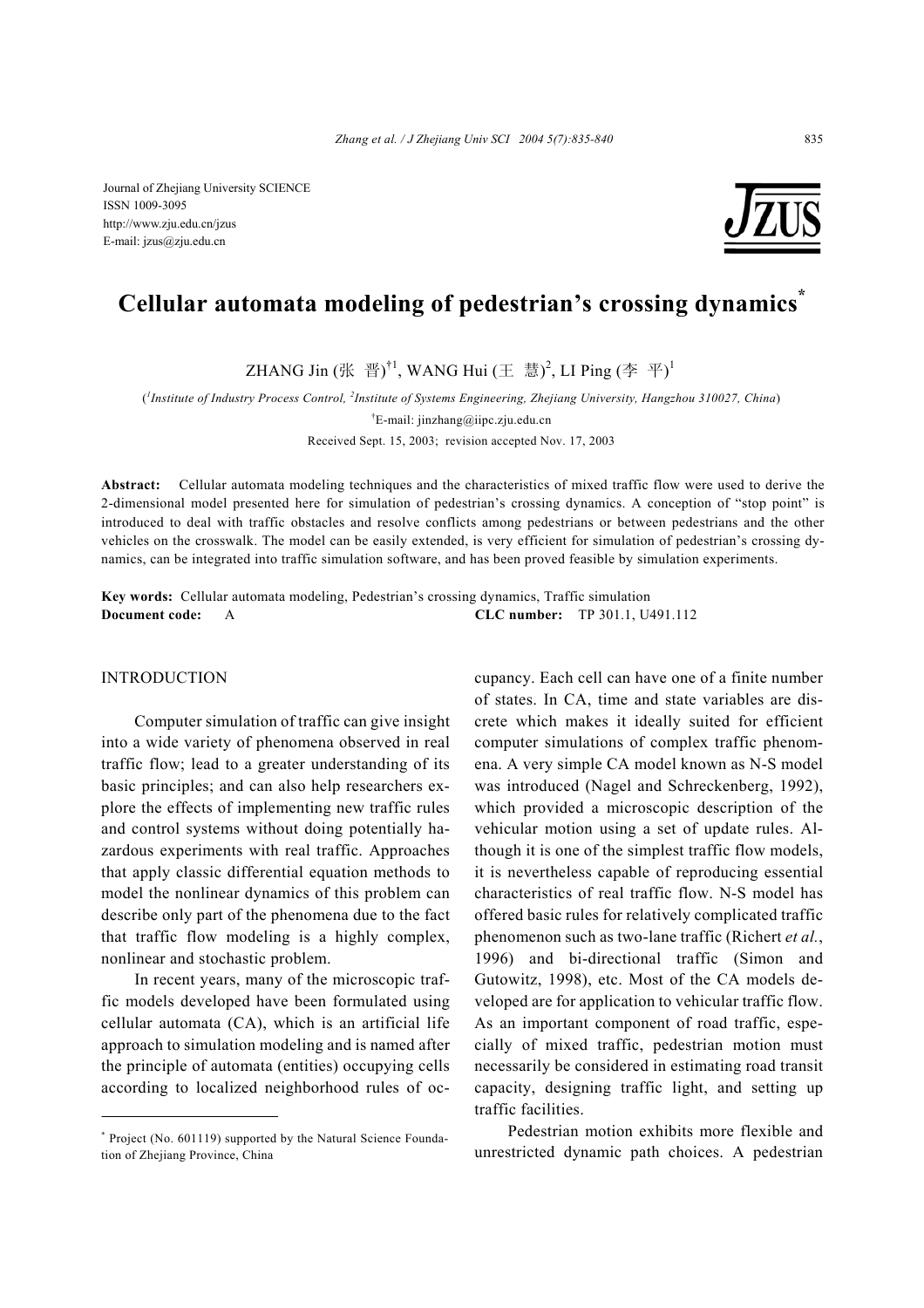movement model was put forward for a large open space such as a rail or bus terminal, shopping mall, or office lobby (Blue *et al.*, 1997). A driven random walk model was presented for pedestrian motion (Muramatsu *et al.*, 1999). A four-directional pedestrian walkway model and a bi-directional one were designed (Blue and Adler, 2000; 2001). All the references above mainly concern the conflicts between pedestrians and rarely include dynamic conflicts about the other vehicles and the surroundings. In the following, a 2-dimensional CA model for simulation of pedestrian's crossing dynamics will be presented in detail. To deal with traffic conflicts among pedestrians or between pedestrians and the other vehicles, a conception of "stop point" is introduced. Simulation experiments will be described to prove the model's validity.

# MODELING APPROACHES

Summarizations below are the basic characteristics of a pedestrian's movement in crossing traffic (Zheng and Li, 1998):

1. The common parameters of a pedestrian are average speed 1.2 m/s, maximum speed 1.4 m/s, and average space distribution of dense pedestrian flow  $0.4 \times 0.4$  m<sup>2</sup> or  $0.457 \times 0.457$  m<sup>2</sup>.

2. Pedestrian's movements on crosswalk are bi-directional. The loss time of a pedestrian bypassing an opposite one is 0.2 s averagely.

3. The conflicts of pedestrians are not only among them but also between them and the other vehicles on the crosswalk. When a pedestrian encounters a vehicle, whether the pedestrian stops or continues depends on the distance and velocity of the conflicting vehicle.

4. Pedestrian's arriving law obeys Poisson arrival distribution when the bi-directional flow of crossing pedestrians is no more than 1000 per hour in general.

5. An impact called throng effect will be exerted when more than three same-direction people gather. A pedestrian will feel safe in the throng and move together with it with little or even no heed of the time interval between vehicles. A pedestrian's judging time is about 1.5−2 s and reduced to 1−1.2 s

in a throng.

The term CA comes from defining discrete squares of space, or cells, each of which has a set of rules that automatically governs its state at each time step. CA models are characterized by four features: a) size of the state space, which regulates the scope of moving objects; b) number of each cell's attributes describing the state of the cell; c) neighborhood of a cell, which define the cell's view about the other cells; d) local rules, which allows translating the interactions between cells into local ones.

Combining with the basic characteristics of pedestrian's crossing dynamics, the CA modeling is analyzed by specifying the four features of CA modeling one by one.

#### **Basic hypothesis of the CA model**

The size of the state space is defined as the crosswalk. The pedestrian's updating time has to be consistent with the whole traffic flow including motorized and non-motorized vehicles, so it is determined as 1 sec. Suppose that the pedestrians move on a 2-dimensional rectangular lattice. The size of the cells is 48 cm  $\times$  24 cm. The minimum horizontal space between pedestrians is 48 cm and the minimum vertical space length is 48 cm. Therefore, one pedestrian occupies two cells. The pedestrians are allowed to move five cells ahead or two cells sideways per time step at most. That is the vertical velocity of the pedestrian is 1.2 m/sec and the horizontal velocity is 0.96 m/sec. The three possible moving directions of a pedestrian are forward, left side and right side, which are shown in Fig.1.

In order to handle conflicts between pedestrians and the other vehicles, the definition of "stop



**Fig.1 Possible moves of the pedestrians**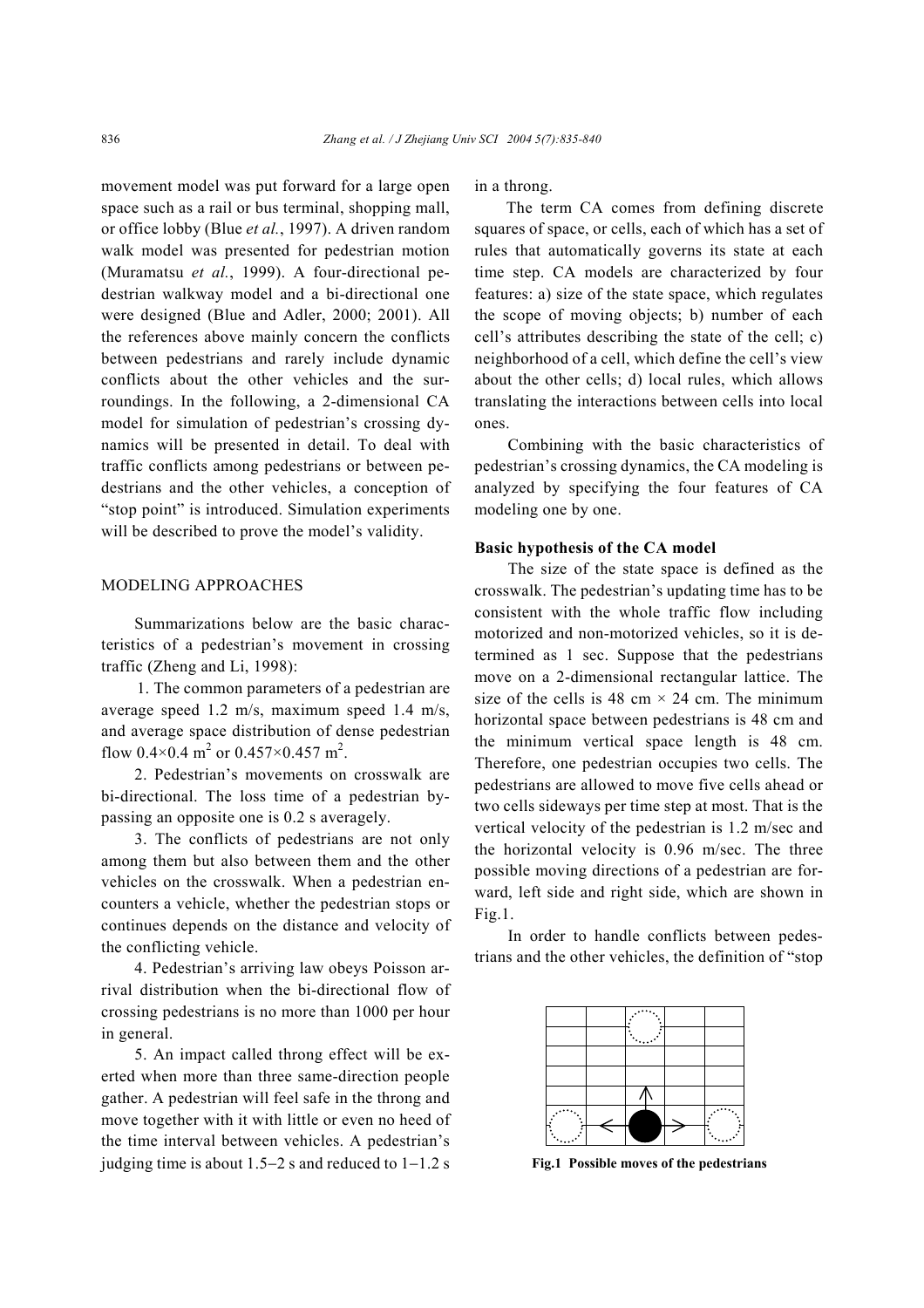point" is introduced. Stop points are supposed to be in the middle of where each driveway crosses the crosswalk. The active area of every stop point depends on the shape and velocity of conflicting vehicles. Whether the pedestrian will pass a stop point depends on the state of it.

The visual field of a pedestrian includes its surrounding cells that can arrive during one period. When a pedestrian cannot go forward, the visual field will also include cells nearby right and left boundary. The neighborhood of a cell or a pedestrian is expressed in Fig.2 exactly. The solid line denotes a pedestrian and the two dashed circles express virtual pedestrians. The states of two virtual pedestrians will help the pedestrian to bypass an obstructed or congested area. The stop point's rule will be described in Section 2.



**Fig.2 The visual field of a pedestrian** 

## **Basic rule of the model**

In each updating step for each cell, a desired movement is chosen according to the transition probability, which is divided into two components. One is static component that does not change with time and the other is dynamic component that varies with time.

(1) Static component includes:

1) The priorities of pedestrian's next direction choice *Dij*. Forward direction is the first choice and its probability is equal to 0.5. Right and left side's probabilities are 0.25 respectively.

2) The geometry effects  $G_{ij}$ . The probability of being outside the crosswalk and of fixed obstacles is set to zero. For other probabilities, set  $G_{ii}$ =1.

3) The effect of an opposing pedestrian. An even delay time of 0.2 s will be brought when one pedestrian bypasses another opposing one. If the delay time is converted into the pedestrian's forward moving velocity, the displacement will be reduced by one cell length of 0.24 m in the circle as the vertical velocity is 1.2 m/s.

4) The existence of a central refuge  $CR_{ij}$ . When a pedestrian reaches a central refuge and pedestrian's traffic light is red, the pedestrian will wait for the next green period to cross the street. Therefore,  $CR_{ij}$  at the edge of the central refuge will take zero in that situation and 1 in the other situations.

(2) Dynamic component includes:

1) The effect of pedestrian traffic light *TLij*. When the light turns red and the pedestrian just steps into the lengthways boundary of the crosswalk,  $TL_{ij}$  is set to zero, else it is set to one.

2) The occupation number of the target cell *nij*. A motion in direction (*i*, *j*) is only allowed if the target cells are empty and there are no obstacles between the original position and the target position, otherwise the target is not allowed to occupy. The occupation rule is as follows

if 
$$
(i, j)
$$
 is allowed then  $(n_{ij}=1)$  else  $(n_{ij}=0)$ . (1)

3) The stop state of a stop point  $S_{ij}$ .  $S_{ij}=0$  means that the pedestrian cannot move to this cell and  $S_i$ =1 means that the pedestrian can move to this cell. Its effect is two-way. One is to decide pass or stop from the original position to another one, which can be defined as  $S_{ij}^1$ . The other is to decide the radial direction via the stop states of cells nearby the right and left boundary, which can be defined as  $S_{ij}^2$ . The stop state of the stop point  $S_{ij}$  can be obtained from  $S_{ij}^1 \times S_{ij}^2$ .

(3) Confirming rule of a Stop Point' Stop State *Sij*:

From the above section, the active area of the stop point depends on the distance, shape and velocity of the conflicting vehicle. The acting area may extend to spaces outside the crosswalk because of the large shape and velocity of mobile vehicles. When a moving pedestrian's visual field overlaps the acting area, the stop state of the cells in the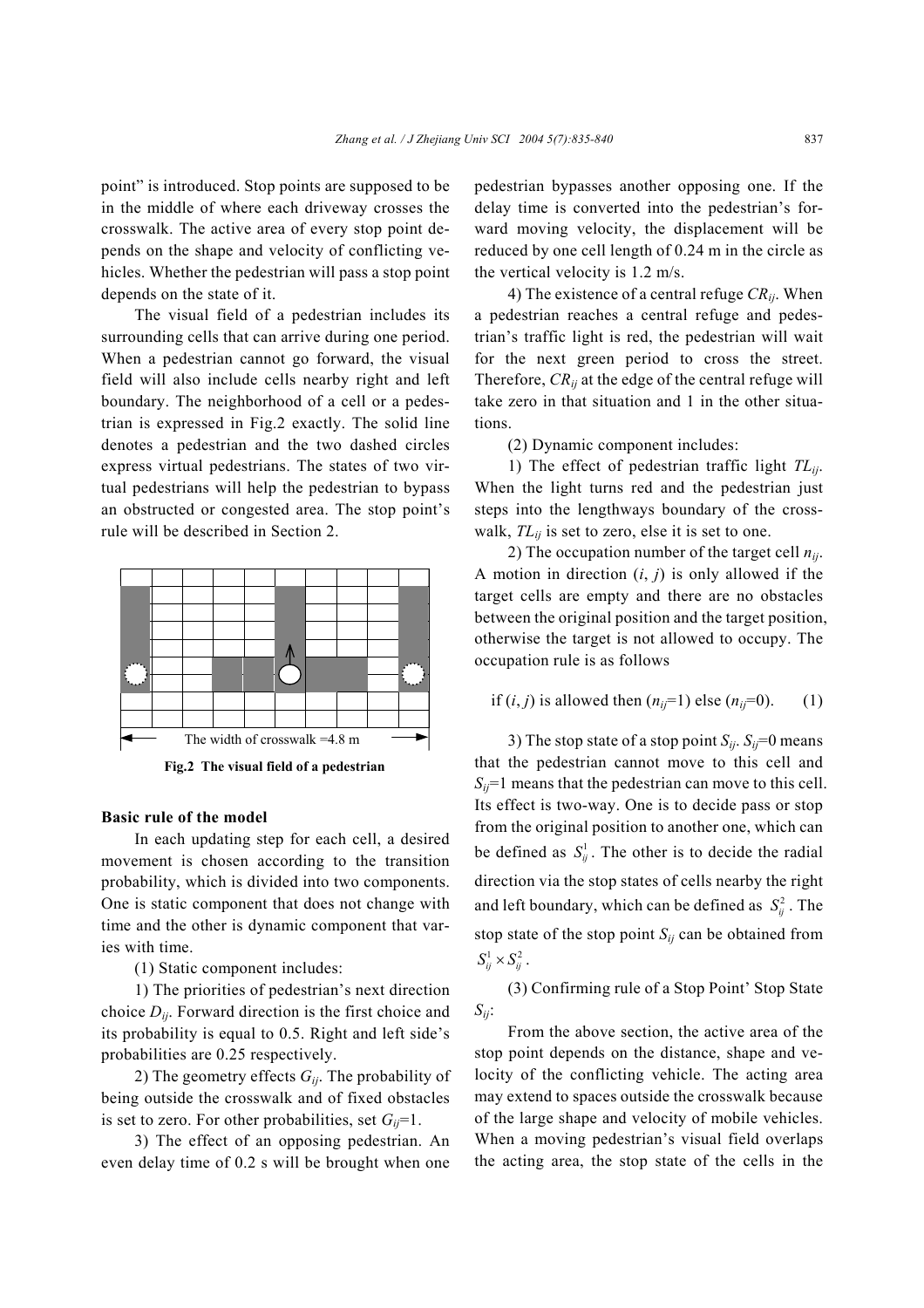overlapped area depends on pedestrians' safe crossing space between vehicles.

On condition of no-signal crosswalks, the necessary pedestrians' safe crossing space between vehicles can be calculated using Eq.(2).

$$
\tau = D/v + R + L \,, \tag{2}
$$

where  $\tau$  is the necessary pedestrians' safe crossing time space,  $D$  is the width of a driveway,  $\nu$  is crossing velocity of a pedestrian, *R* is pedestrian's judgment time when estimating the condition of vehicles, and *L* is the time crossing the length of a vehicle. The even test value of  $\tau$  is about 4 seconds. Then stop state  $S_{ij}^1$  can be calculated by Eq.(3).

if 
$$
t = \tau
$$
 then  $S_{ij}^1 = 0$  else  $S_{ij}^1 = 1$ , (3)

where *t* is the actual crossing time space.

On condition of existence of signal crosswalks, when the signal is green, pedestrians may also conflict with turning vehicles or vehicles that have not driven out since the last green signal. According to traffic rules, pedestrians have advantages in this instance, so the even test value of  $\tau$  is reduced to about 2 seconds.

Suppose a pedestrian  $(i_0, i_0)$  cannot go ahead to  $(i, j)$  and  $S^1_{1j}, S^1_{i_{\text{max}}j}$  of two virtual pedestrians near right and left boundary are known.  $S_{ij}^2$  will be confirmed in succession. All the preliminary values of  $S_{i,j}^2$  (*i* = 1...*i*<sub>max</sub>, *j* = 1...*j*<sub>max</sub>) are supposed to be 1.

if  $S^1_{1j} = 0$  and  $S^1_{i_{max}j} = 1$  and  $S^1_{i_0+1j_0} = 1$  then  $S^2_{i_0-1j_0} = 0$ else if  $S_{1j}^1 = 1$  and  $S_{i_{max}j}^1 = 0$  and  $S_{i_0-1j_0}^2 = 1$  then  $0 + 1, 0$  $S_{i_0+1 j_0}^2 = 0$  (4)

Therefore, the second rule of stop state is applicable. When a pedestrian cannot move forward, the radial direction can be chosen based on the stop state  $S_{ij}^2$ of cells nearby the right and left boundary. Thus, the stop state of the cells  $S_{ij}$  in the overlapped area

is determined by  $S_{ij} = S_{ij}^1 \times S_{ij}^2$ .

A simple possibility taking into account all the static and dynamic components is to define the transition probability  $p_{ij}$  in direction  $(i, j)$  by

$$
p_{ij} = N \times (D_{ij} \times G_{ij} \times CR_{ij}) \times (TL_{ij} \times n_{ij} \times S_{ij}), \qquad (5)
$$

where  $(i, j)$  is the possible target positions and *N* is a normalization factor to ensure  $\sum_{i,j} p_{ij} = 1$ .

# **Update procedures**

The simulation update procedures of pedestrians and other vehicles are asynchronous, but the simulation update procedures of pedestrians are either synchronous or asynchronous.

There exists a "collision problem" in synchronous automata in multi-dimensions. It means that two or more objects could possibly occupy the same cells at the same time. To avoid such a situation, special complicated procedures are taken to separate the collision automations. A cell that is occupied by more than one pedestrian is drawn under the concerned pedestrians. The losers move back to their old positions. The random sequential update moves the pedestrians in a random order but every pedestrian once only in a time step. There is no problem with multiple occupations of cells because pedestrians move in sequential order.

As mentioned previously, the pedestrian's updating time has to be such a long period as 1 second due to mixed traffic. Random sequential update procedures are selected for simulation of pedestrian's crossing dynamics without consideration of traffic accidents.

### **Extended models**

Extended models are improved by special demand based on the basic model. It may include several aspects as follows.

(1) Consider the effects of the number of pedestrians in the group attempting to cross the roadway. The pedestrian's judgment time may be changed from 1.5−2 s to 1−1.2 s due to a moving throng.

(2) The pedestrian expected waiting time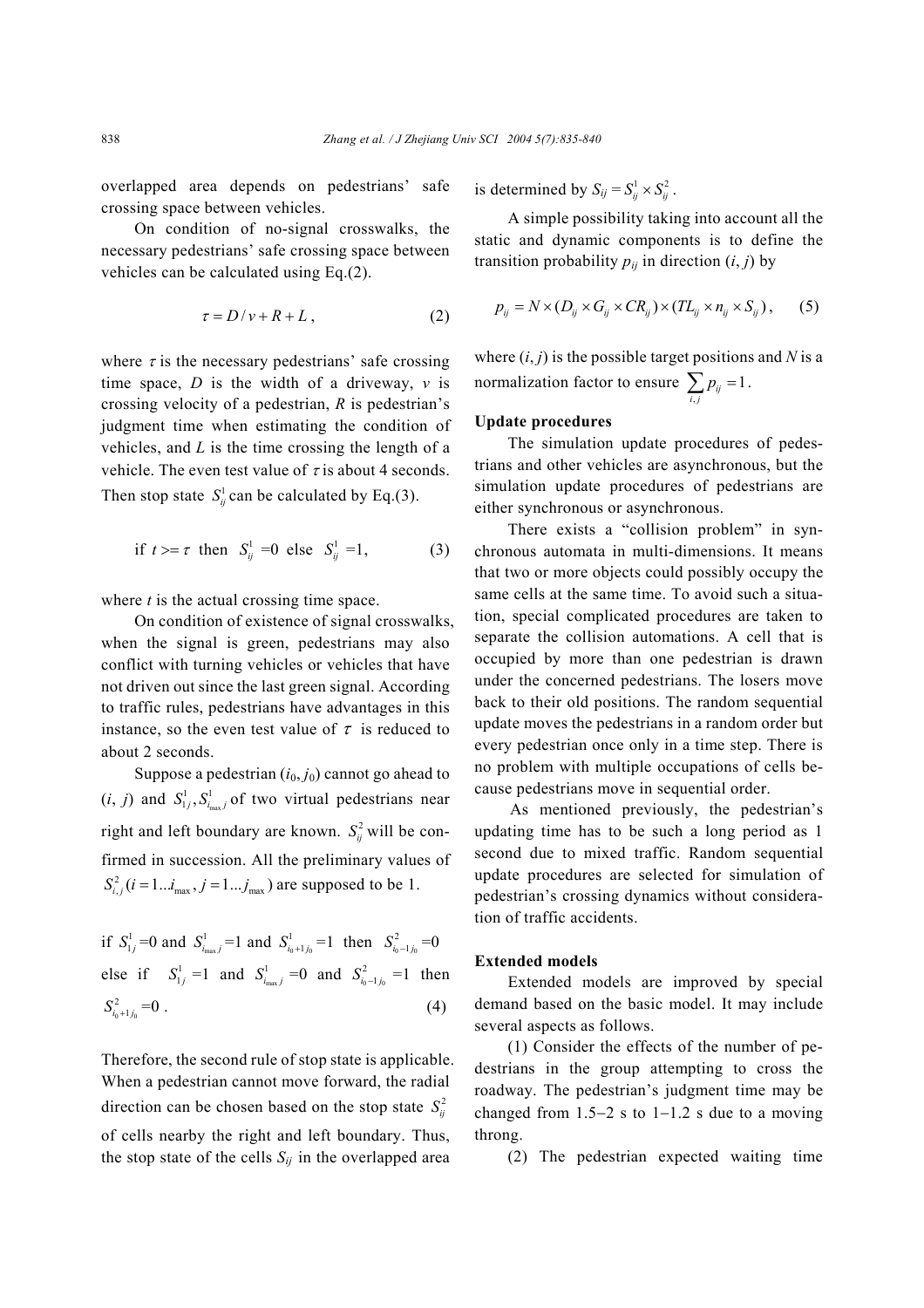seems to profoundly influence the number of attempts needed to successfully cross the street. It is said that when waiting time exceeds 40 seconds pedestrians will very likely take a risk in crossing the roads.

(3) There may be a probability of people not following the traffic light.

(4) The differences of pedestrians may be taken into account. Age, gender, socioeconomic characteristics and marital status are pedestrian' variables which may influence behaviors of the pedestrian.

# SIMULATION EXPERIMENTS

The simulation research was based on Urban Mixed Traffic Simulation and Analysis System (UMTSAS), a traffic simulation software developed by ITS Research Center of Zhejiang University in China. Under open boundary conditions, simulations were carried out using random sequential update. The simulation scene was of one road with one no-signal crosswalk, as shown in Fig.3. This simple scene was chosen as the pedestrian' delay was only due to the conflict between pedestrians and the other vehicles, so it was easy to sum up the impact of pedestrians on mixed traffic. The parameters of the simulation are given in Table 1. The arriving of all the vehicles obeys Poisson distribution.

Fig.4 shows the average mean velocity, minimum velocity and maximum velocity of the crossing pedestrians versus the increasing average number of pedestrians. Fig.5 shows the average me-



**Fig.3 The simulation scene** 

#### **Table 1 Parameters for the simulations**



**Fig.4 The average mean, minimum and maximum velocity of the crossing pedestrians versus the increasing average number of pedestrians**

**Fig.5 The average mean, minimum and maximum velocity of the motor vehicles versus the increasing average number of pedestrians**